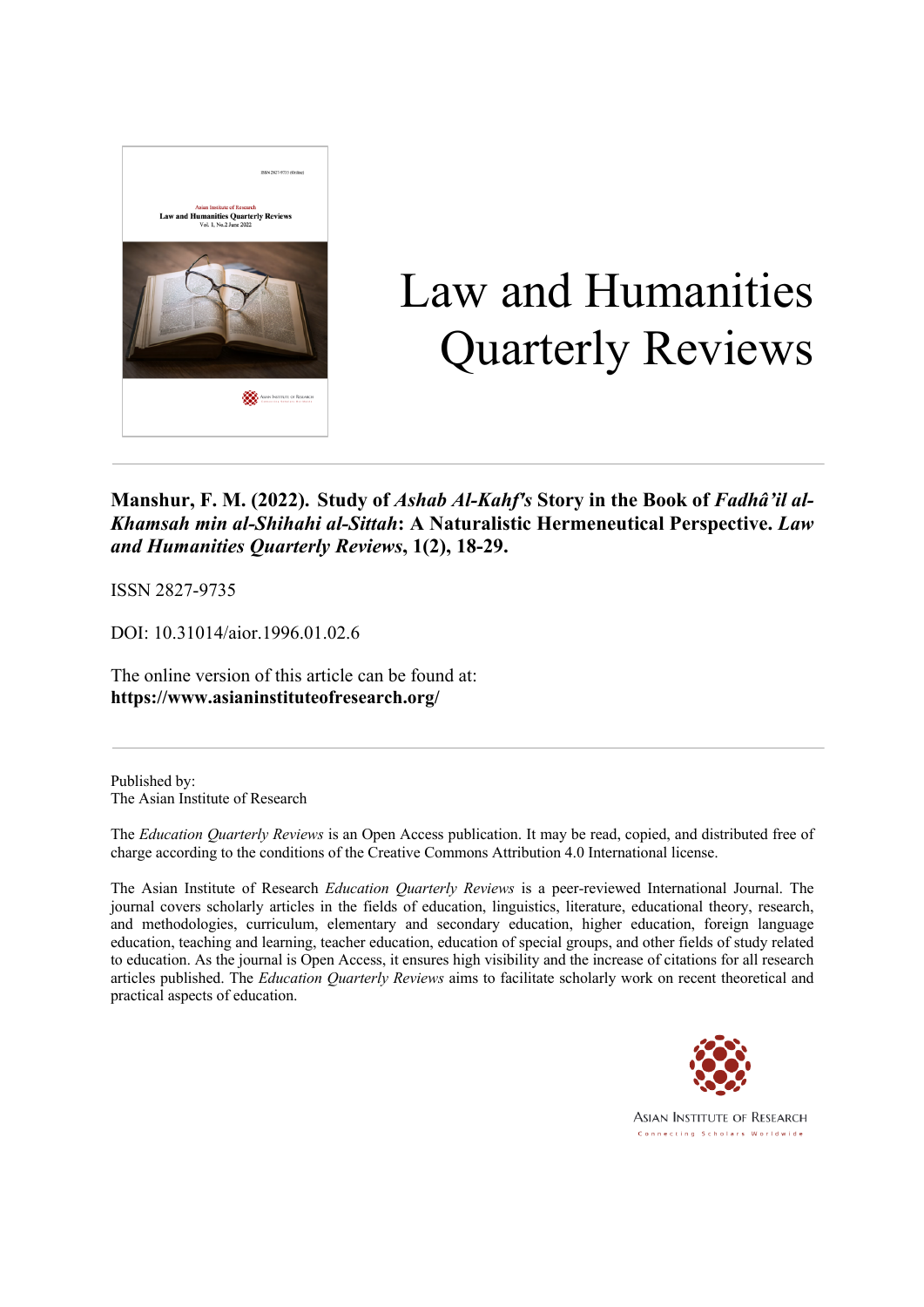

## Study of *Ashab Al-Kahf's* Story in the Book of *Fadhâ'il al-Khamsah min al-Shihahi al-Sittah*: A Naturalistic Hermeneutical Perspective

Fadlil Munawwar Manshur<sup>1</sup>

<sup>1</sup> Faculty of Cultural Sciences, Universitas Gadjah Mada (UGM) Yogyakarta, Indonesia, Jl. Sosio Humaniora, Bulaksumur, Sagan, Daerah Istimewa Yogyakarta, Indonesia, 55281. Email: fadlil@ugm.ac.id

#### **Abstract**

This study discusses the story of *Ashab al-Kahf in* the book of *Fadhâ'il al-Khamsah min al-Shihahi al-Sittah* by As-Sayyid Murtadha Al-Huseiny Fairuzabadi in which there are interesting and intelligent dialogues between Ali bin Abi Talib and a Jewish priest. Ali bin Abi Talib was one of the Prophet Muhammad's companions who was smart and very trusted. The story of *Ashabul-Kahf* contains many lessons and life's wisdom for humans who consistently maintain their faith and stay away from the power oppressive center to their people. The formal object of this research is the story of *Ashabul-Kahf* which is very popular in Islamic society, both in the Arab world and outside the Arab world. The material object uses *Fadhâ'il al-Khamsah min al-Shihahi al-Sittah* Book. This study uses the naturalistic hermeneutic theory by Mantzavinos. The results showed that the actions of seven young men who fled to the cave due to they were being chased by the tyrannical King Dikyanus and they did not feel like sleeping in the cave for 309 years. This research reveals a series of material events since they fled from the kingdom and were chased by King Dikyanu's army and finally they fell asleep in the cave for more than three centuries until they woke up from their long sleep and were again killed by God. Between one event material with others each other has a relationship of interrelated meaning. In this study, it is proven that the use of naturalistic hermeneutic theory can guide researchers in revealing the hidden actions meaning of the seven young men from the pursuit of King Dikyanus in the cave. The meaning revealed is that there is a causal relationship between the story of *Ashabul-Kahf* text and its readers (researchers). The story complexity in the story's text is later explained through the nexus concept, which essentially looks for material that occurs in the historical reality area and expresses it through an exclusive causal relationship. Therefore, through this nexus, the problematic meaning of *Ashabul-Kahf* story can be revealed.

**Keywords:** Naturalistic Hermeneutics, *Ashabul-Khafi, Fadhâ'il al-Khamsah min al-Shihahi al-Sittah* Book, Incident Material

#### **1. Introduction**

Academically, the study of the story of *Ashabul-Kahf* has not been widely carried out by academics. Fewer studies use a naturalistic hermeneutic approach. Indeed, there are many studies on the interpretation of Qur'an letter Al-Kahf, where there is the story of *Ashabul Kahf* according to the Qur'an version. However, studies on the story of *Ashabul Kahf* are not widely found. Studies of the Qur'an Surah Al-Kahf have been carried out from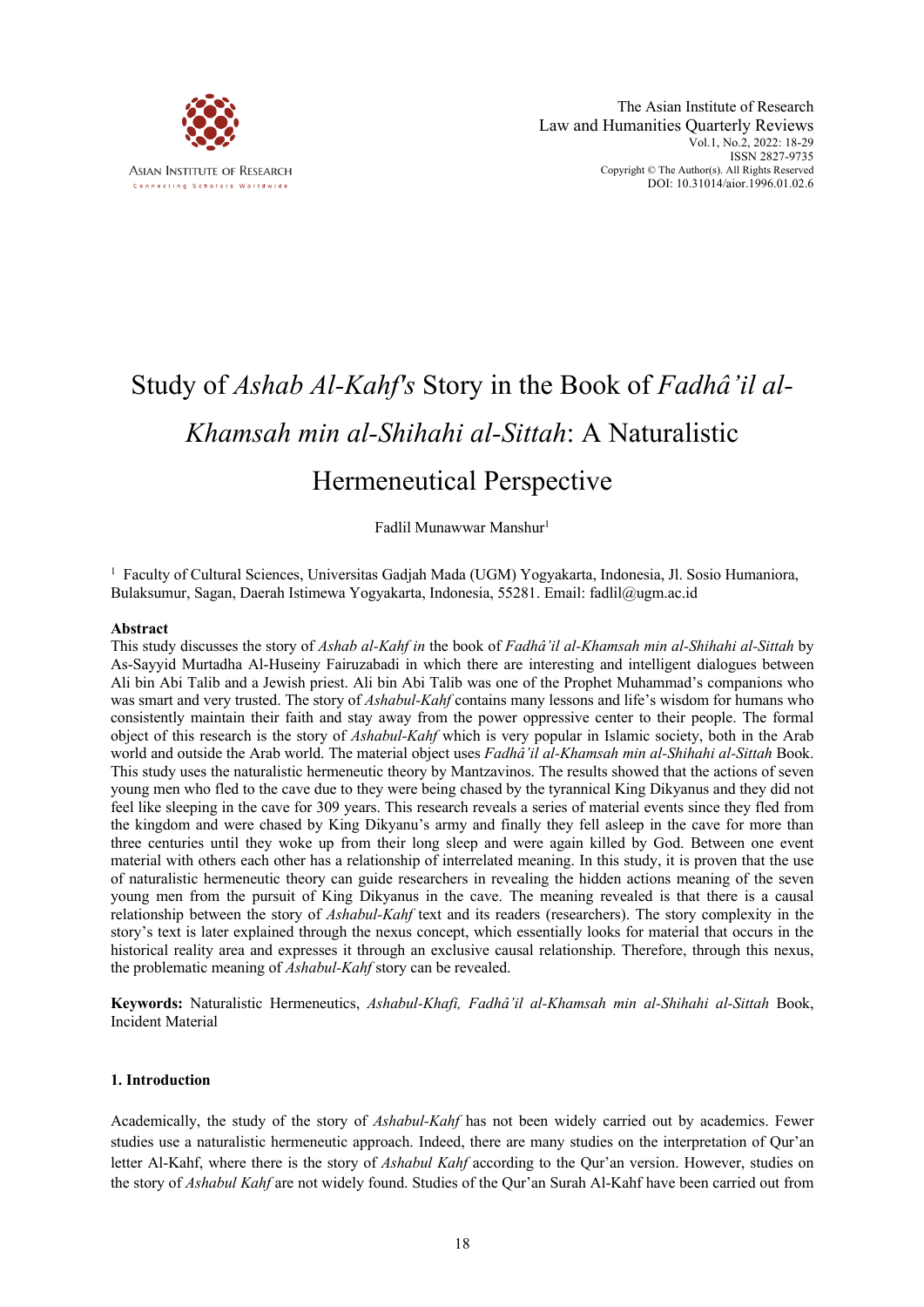various perspectives and approaches. Fadlilah and Mahfudhexamine Al-Kahf's letter using the perspective of Ian Richarde Netton's structural-semiotic theory (Fadllillah & Mahfudh, 2019). Toorawastudy from the translation point of view Tottolifocuses on the features and peculiarities of Arabic text Sūrat al-Kahf in the Qur'anic manuscripts (Toorawa, 2021; Tottoli, 2018). Aljarah, Alkofahi, and Aiqdah studied the pronouns antecedent of Surah al-Kahf from a functional textual perspective to highlight its influence in forming cohesive and communicative bonds of the Qur'anic text (Aljarah, Alkofahi, & Aiqdah, 2008). Using a structural approach, Fatahizadeh and Zakeri conclude that the structuralist approach to the Qur'an verses is a modern and influential attitude in the science of interpretation (Fatahizadeh & Zakeri, 2016). According to both, the principles in this approach include the fact that Qur'an cannot be distorted and is always based on three principles, namely unity of purpose, diversity of subjects, and harmony. Each Surah, including Al-Kahf, is considered a structure and a system that includes two structural units: a formal structure and a meaning structure. Each of these two units consists of surface structure and inner structure of the former is discrete whereas consequence of the latter is distance. The formal surface structure of the Surah contains the lexicon, syntax and harmony of the verses. The formal inner structure includes the Surah artistic aspects. The Surah semantic surface's structure is the collection of its verses, and finally, the Surah semantic's structure in which connects the different parts of the Surah to each other in the form of distances.

A study of the few stories of *Ashabul Kahfi* was carried out, among others, by Iqbal who attempted to analyze the impact of the Dead Sea Scrolls discovery in 1947 that substantially changed the ideas surrounding Second Temple Judaism and early Christianity (Iqbal, 2017). According to Iqbal, Islamic scholars paid little attention to the Dead Sea Scrolls discovery, mainly due to the perception that it was exclusively Judeo-Christian matters. However, scientific dynamics compel Muslim scholars to respond to certain unanswered questions. Iqbal uses a new perspective in explaining the story of *Ashabul Kahfi* by referring to the Dead Sea Scrolls discovery. Elassal which investigates the influence of the story of *Ashabul Kahf* on the miniaturists artistic thinking in medieval and 17th century Islamic manuscripts (Elassal, 2018). Hadi uses literary theory (*al-manhaj al-adabi*) to study the story of *Ashabul Kahf* (Hadi, 2021). According to Hadi, the story of *Ashabul Kahf* proves that the stories in the Qur'an are not just historical data. Since in this story historical elements such as characters, place and time tend to be omitted. The Qur'an does not clearly state the number of young *Ashabul Kahf* and the time they lived in the cave. The story of *Ashabul Kahf* narration which is intended to prove Muhammad's apostolate and as an answer to some of the Mecca polytheists' questions asked Muhammad when testing the veracity of his apostolate and teachings. For Hadi, such narrative has a psychological impact on the listener so that it can reveal the message stored in it.

Sidik states that there is an intertextual relationship between the drama script and the Qur'anic text and its interpretation as a hypogram (Sidik, 2016). The approach used in his research is reception/transformation, while the analysis technique is carried out by comparing, aligning, and contrasting drama texts of *Ahlul Kahf* and the Qur'an as a hypogram. The results obtained from research conducted by Sidik are that the drama script *Ahlul Kahfi* is an absorption, copying, innovation, and transformation of the Qur'an. (Sidik, 2016, p. 11) There is a close relationship between the story of *Ashabul Kahfi* and *Ahlul Kahf* as a result of innovation and transformation. The drama *Ahlul Kahfi* emerged due to the story *Ashabul Kahfi*. Jumini states that according to Al-Kindy's relativity, any object that moves faster than the speed of light will experience length and time dilation (Jumini, 2017). In addition, the seven youths of Ashâbul Kahf who were put to sleep by Allah for 309 years only felt half a day or a day. Their bodies in the cave by Allah were turned over and moved beyond the speed of light so that they experienced a long dilatation and a very fast time. Wildan, Yusuf and Rifiyal state that the plots contained in the tale of Eelia Tujoh and Surah Al-Kahfi in Ibn Kathir's Sahih Tafsir have similarities and differences (Wildan et al. , 2017). The data that has been grouped is 12 data similarities and differences which include six similarities in events and seven differences in events. Three similarities and differences in conflict and two similarities and differences in the climax. Meanwhile, Rahmansyah connects the story of *Ashabul Kahf* with education, therefore according to him the values of Islamic education in the story of Aṣḥābul Kahf in the Qur'an are (1) belief in signs of God's power who has sent youths in the cave, (2) belief in the protection that Allah gives to his servants, (3) belief in Allah's promise regarding the Day of Judgment and the Day of Resurrection, (4) strive and put your trust in Allah, (5) instill the nature of *tawadhu*, *tasamuh* (tolerance), *istiqamah*, *siddiq*, and *zuhud* in social life, (6) always *tafakkur* in taking actions, (7) fearing Allah and always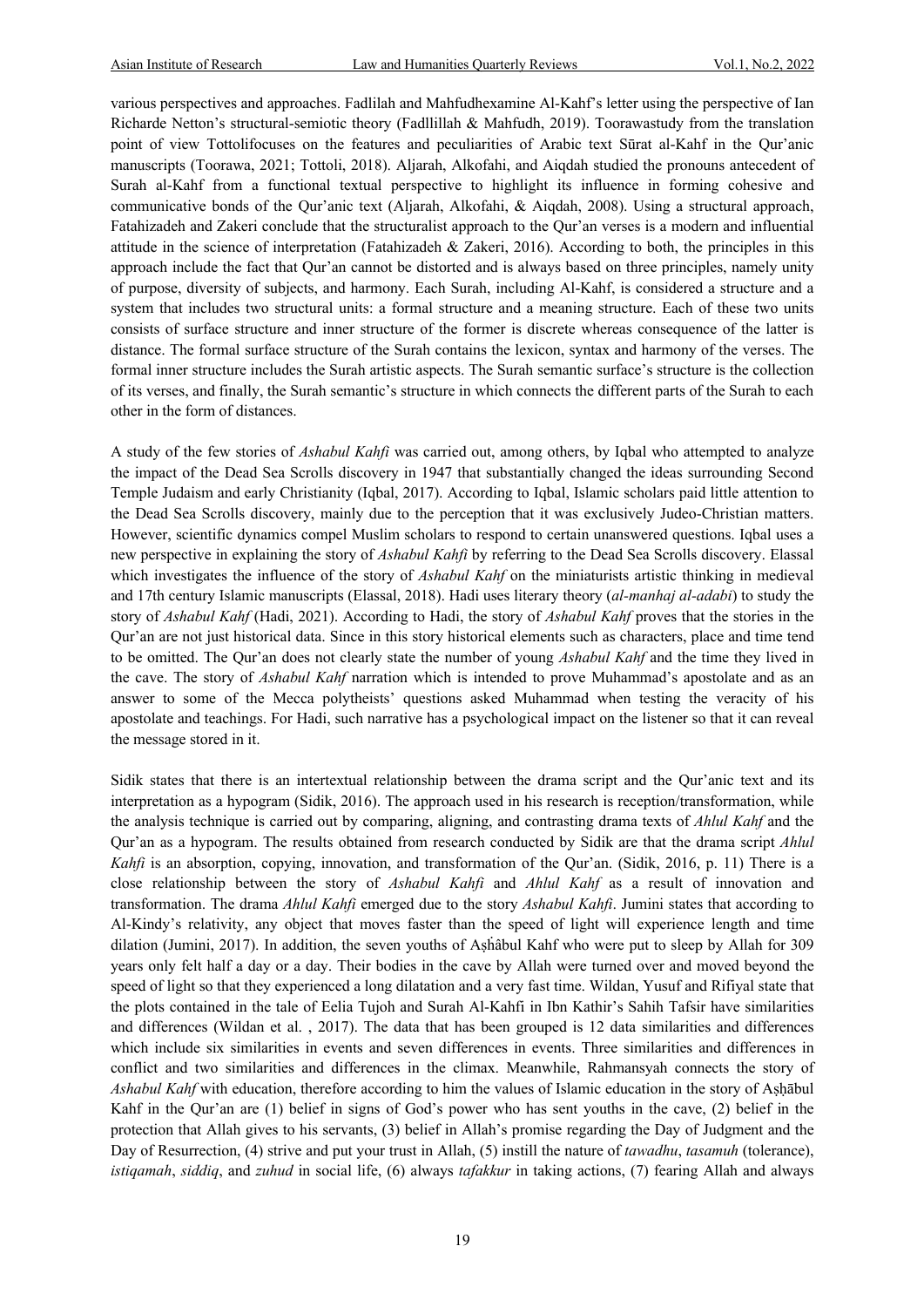being careful heart in every action, and (8) prioritizing the interests of others, and always introspecting oneself (Rahmansyah, 2020).

#### **2. Method**

This study uses naturalistic hermeneutic method that emphasizes the researcher's ability to understand all the text meanings. Researchers when reading a text must know whether there is a relationship between the text and its meaning. If it is found that there is a complex text, it is necessary to know in advance which type of nexus is in the reality area and how the exclusive causal relationship is. What is meant by reality area is the reality in the story of *Ashabul-Kahf*'s text. What is meant by an exclusive causal relationship is a special relationship between one reality and another reality in the story.

Naturalistic hermeneutic theory deals with human actions and texts with a hypothetical-deductive method, the standard method used in the natural sciences. The hermeneutic method is a method for interpreting human actions and texts so that they have meaning. The central thesis advocated by Mantzavinos is that there are no fundamental methodological differences between the natural sciences, social sciences, and humanities (Mantzavinos, 2005, p. 2). In naturalistic hermeneutic theory perspective, it is said that human actions and the texts they produce are seen as meaningful. According to this theory, human actions and all meaningful matter can be dealt with scientifically using natural sciences methods. Thus, in naturalistic hermeneutics theory, there is no fundamental methodological difference between the natural sciences, on the one hand, and the social sciences and humanities, on the other. Naturalistic hermeneutic theory is basically oriented to how to guide readers or researchers in highlighting and overcoming problems of meaning in a naturalistic way. This theory also explains, for example, how to understand a sketch in a naturalistic way and how to express the problem of meaning in the sketch and understand the relationship between one another with an integrated approach. That is, human actions are generally above all texts and can be understood by a unified method. In the context of meaning, if someone reads a text, is there a relationship between meaning and cause and effect. If there is complexity in the text, what kind of nexus occurs in the reality area?, or is it possible only a nexus of meaning or an exclusive causal relationship (Mantzavinos, 2005, p. 73).

There are three concepts related to this problem of meaning, namely that (a) there is a causal relationship or only a relationship of meaning in all reality areas, (b) there are certain reality areas that allow only the meaning nexus to appear, and (c) in other places only a causal nexus appears. Therefore, this nexus works to reveal the problem of meaning (Mantzavinos, 2005, p. 74). From these three concepts, there are two methods of understanding and expressing meaning as follows. First, in strong version, when the problematic of meaning is exaggerated, the thesis is that the world consists only of a nexus of meaning. In other words, all the facts found in the world have meanings that must be understood. This radical thesis implies that there are only relationships of meaning to be discovered or experienced, not only in socio-historical reality, but also in nature. According to this strong version, even when the natural scientific way of thinking usually tries to determine causal relationships, the relationships of meaning must be sought. The metaphorical text is applied to the world as a whole, and the text model is considered to be generally accepted. The problem of meaning dramatization in a strong version implies that the knowledge totality from the empirical sciences no longer has a legitimate place. In accordance with this position, the knowledge produced by the sciences aiming to study causal relationships is almost useless, due to it does not provide any information concerning the relations of meaning that are supposed to be constitutive for the facts of the world. Second, in its weak version, the problem of meaning usually develops to recognize causal relationships for nature. However, only the relation of meaning is considered important for the socio-historical world. This view is thus a variation of the old dualism between man and nature: It is expressed mainly in the fact that the social sciences and humanities data involve phenomena with internal meanings that cannot be understood by natural scientific methods which Gellner calls negative or defensive variations of anthropomorphism (Mantzavinos, 2005, pp. 74–75).

#### **3. The Story of** *Ashabul-Kahf* **in** *Fadhâ'il al-Khamsah min al-Shihahi al-Sittah* **Book**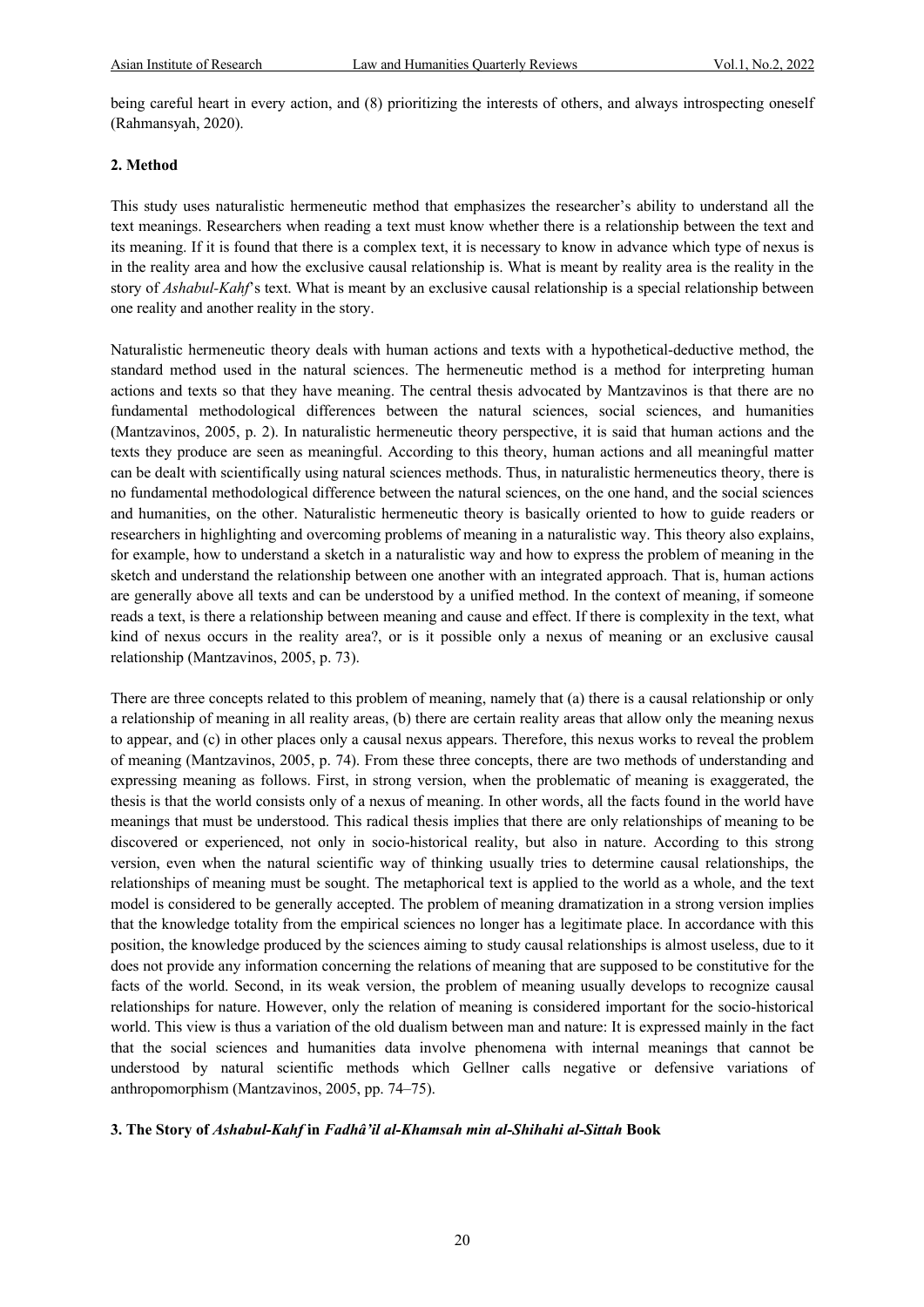*Fadhâ'il al-Khamsah min al-Shihahi al-Sittah* Book (hereinafter abbreviated as FKSS) is Murtadla al-Husaini Fairuzabadi (Fairuzabadi, 1963c). This book contains the story of *Ashabul Kahf* which is sourced from the stories of the Prophets (*qishash al-anbiya*). In addition, the FKSS book also uses authoritative sources from the Qur'an, particularly Surah Al-Kahf verse 10, to discuss the story of *Ashabul Kahf*.

In FKSS, Fairuzabadi recounted that when Umar Ibn al-Khattab took position as a caliph, several Jewish priests had come to him. They said to him: "O Caliph Umar, you are the ruler after Muhammad and his companion, Abu Bakr. We would like to ask you some important questions. If you can give us the answers, then we will understand that Islam is the true religion and Muhammad is truly a prophet. On the other hand, if you cannot give the answers, it means that Islam is false and Muhammad is not a prophet". "Please ask about anything you want," said Caliph Umar. "Explain to us about the master lock (padlock) that locks the sky, what is it?" Asked the priests, starting their questions. "Explain to us about the existence of a grave that walks with its inhabitants, what is it? Show us about a creature who can warn his people, but he is neither human nor *jinn*? Tell us about the five types of creatures that can walk on the surface of the earth, but these creatures are not born from the womb of the mother? Tell us what does the quail (fat bird) said when it was chirping? What does the rooster say when it is crowing? What does a horse say when it is neighing? What does the frog say when it is making a sound? What does the donkey say when it is neighing? What does the sparrow say when he is chirping?"(Fairuzabadi, 1963c). Caliph Umar bowed his head to think for a moment, then said: "For Umar, if he answered 'don't know' to questions for which he did not know the answer, it's not something to be ashamed of! "(Fairuzabadi, 1963c). Hearing Caliph Umar's answer like that, the Jewish priests who asked the question stood up and down with joy, saying: "Now we testify that Muhammad was not a prophet, and the religion of Islam it is vanity!"

Realizing the unfavorable situation, Salman al-Farisi, who was in their midst at that time, immediately got up and said to the Jewish priests: "You wait a moment!" He quickly went to Ali bin Abi Talib's house. After meeting, Salman said: "O Aba al-Hasan, save the religion of Islam!" Ali was confused, then asked: "Why?" Salman then told what was being faced by Caliph Umar Ibn al-Khattab. Ali immediately went to the house of Caliph Umar, walking leisurely wearing a *burdah* (a piece of cloth covering the back or neck) left by the Prophet Muhammad. When Umar saw Ali bin Abi Talib coming, he got up from his seat and hurriedly hugged him, saying: "O Aba al-Hasan, whenever there is a big problem, I always call you!" After confronting the priests who were waiting for the answer, Ali bin Abi Talib said: "Please ask about anything you want. Muhammad has taught me a thousand kinds of knowledge, and each type of science has a thousand kinds of branches of knowledge!" The Jewish priests then repeated their questions. Before answering, Ali bin Abi Talib said: "I want to put a condition to you, namely if it turns out that I later have answered your questions according to what is in the Torah, you are willing to embrace our religion and believe!" "Yes fine!" they replied. "Now ask one by one," said Ali bin Abi Talib (Fairuzabadi, 1963c).

They began to ask: "What is the master key (padlock) that locked the doors of heaven?" "The master key," replied Ali bin Abi Talib, "is *shirk* to Allah. For all the servants of Allah, both male and female, if he *shirks* in Allah, his deeds will not be able to rise to the presence of Allah!" (Fairuzabadi, 1963c).

The Jewish priests asked again: "What key can open the doors of heaven?" Ali ibn Abi Talib replied: "The key is a testimony (*shahada*) that there is no god but Allah and Muhammad is Allah's Prophet! The Jewish priests were exchanged glances between them, saying: "That person is right too!". They asked again: "Explain to us about the existence of a grave that can walk with its inhabitants!" Ali answered: "The grave is the shark (*al-hut*) that swallowed the Prophet Yunus ibn Matta. " "The prophet Yunus was carried around the seven oceans!" (Fairuzabadi, 1963c). The priests continued their question again: "Explain to us about a creature that can warn its people, but that creature is not human and not a *jinn*!" Ali bin Abi Talib replied: "That creature is the ant of Prophet Sulaiman, son of Prophet Dawud. The ant said to his people: "O ants, go into your dwellings, so as not to be trampled by Sulaiman and his troops while they are unconscious!" (Fairuzabadi, 1963c).

The Jewish priests continued their fifth question: "Tell us about five kinds of creatures that walk on the surface of the earth, but not one of them is born from the womb of its mother!". Ali bin Abi Talib replied: "The five creatures are, Adam, Eve, the camel of Prophet Salih, the lamb of Prophet Abraham, and the stave of Prophet Moses (which transformed into a snake)" (Fairuzabadi, 1963c, p. 328).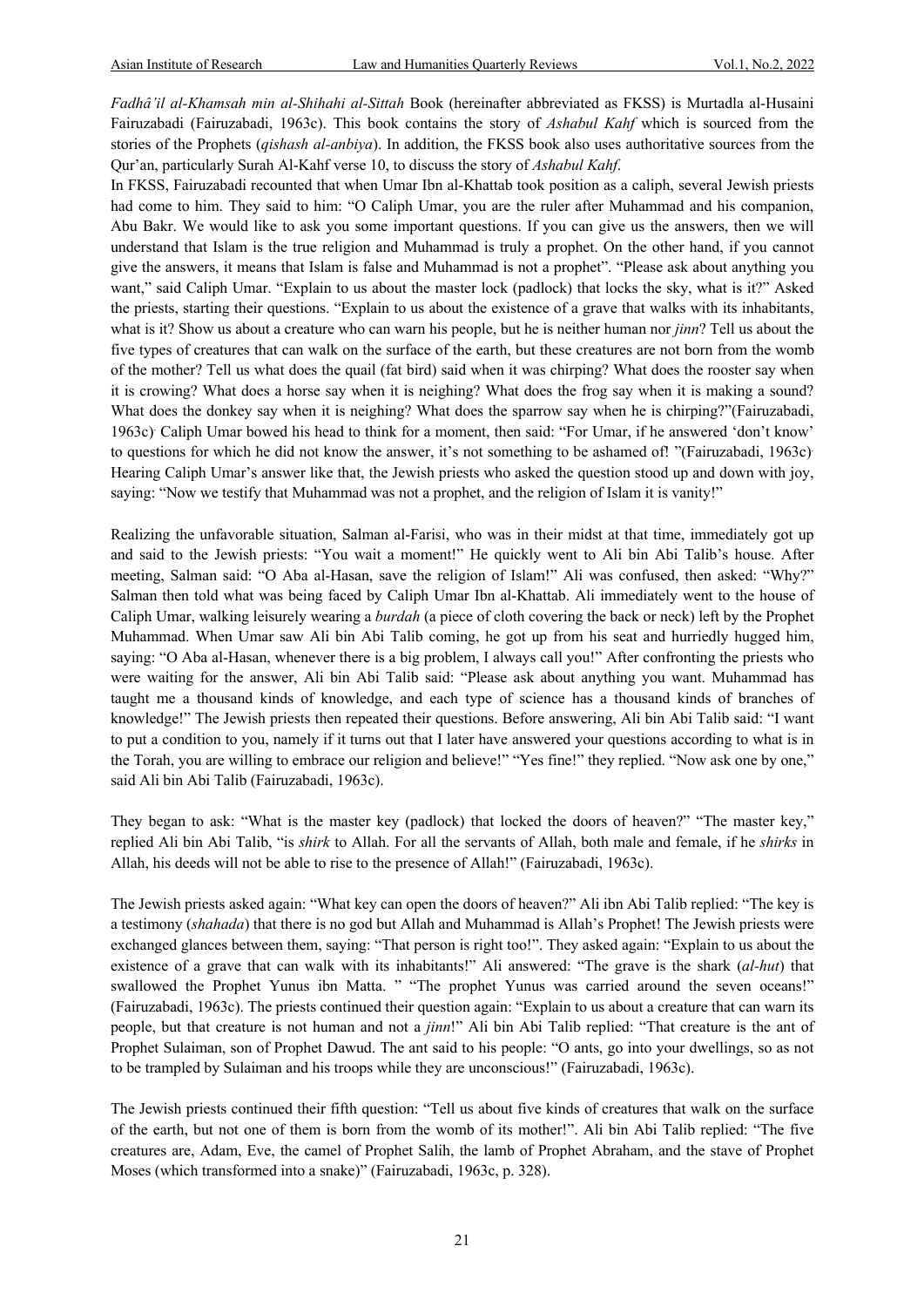Two of the three Jewish priests after hearing the answers and explanations given by Imam Ali r. a. then said: "We bear witness that there is no god but Allah and Muhammad is Allah's Prophet!". But another priest, stood up and said to Ali bin Abi Talib: "O Ali, the hearts of my friends have been seized by something similar to faith and belief in the truth of the religion of Islam. Now there is one more thing I want to ask you. " "Ask whatever you want," said Imam Ali. "Tell me about some people who in ancient times had been dead for 309 years, then were brought back to life by God. What's the story about them?" asked the priest. Ali bin Abi Talib replied: "O Jewish priest, they are cave dwellers. The story about them has been told by Allah to His Messenger. If you want, I will read their story. " The Jewish priest replied: "I have heard a lot about your Qur'an!" (Fairuzabadi, 1963c, p. 330).

The Jewish priest continued, "If you really know, try to mention their names, the names of their fathers, the names of their cities, the names of their kings, the names of their dogs, the names of their mountains and caves, and all their stories from beginning to end!" Ali ibn Abi Talib then adjusted his seat, bent his knees in front of his stomach, then supported him with a *burdah* tied to his waist. Then he said: "O Jewish brother, my beloved Muhammad has told me that the story took place in the land of Rome, in a city called Aphesus, or also known as Tharsus. But the name of the city in ancient times was Aphesus (Ephese). Only after Islam came, the city changed its name to Tharsus (Tarse, now located within the territory of Turkey). The people of the land used to have a good king. After the king died, the news of his death was heard by a Persian king named Diqyanius. He was a pagan king who was very arrogant and tyrannical. He came to invade the land with the strength of his army, and finally succeeded in capturing the city of Aphesus. Therefore the city was made the capital of the kingdom, then a palace was built" (Fairuzabadi, 1963a, p. 331).

Ali was brilliantly able to answer all the questions of the Jewish priests, until then all the Jewish priests converted to Islam. With a discussion full of admiration, the Jewish priests said, "O Aba al-Hasan, you do not add and do not subtract, not even a single letter! Now do not call me a Jew, for I testify that there is no god but Allah and that Muhammad is the servant of Allah and His Messenger. I also testify that you are the most knowledgeable person among this ummah!" (Fairuzabadi, 1963b, p. 334).

#### **4. Naturalistic Hermeneutic Perspective on the Story of** *Ashabul-Kahf* **in** *Fadhâ'il al-Khamsah min al-Shihahi al-Sittah* **Book**

Observing the story of Ashabul Kahf in FKSS, it seems that the strength of this story is intended to show the greatness and superiority of Ali ibn Abi Talib compared to other companions of the Prophet Muhammad, including Umar ibn al-Khattab. This makes a lot of sense, since Fairuzabadi himself is one of the Shia scholars, who placed Ali as the best and most noble companion of the Prophet Muhammad. The FKSS book itself for the most part contains Fairuzabadi's respect and praise for Ali ibn Abi Talib. The first part up to one third of the 1st volume of the FKSS book contains the praise and majesty of the Prophet Muhammad (Fairuzabadi, 1963a). The final part of the 1st volume and the entire 2nd volume of this book contains the story of the greatness, excellence, and majesty of Ali ibn Abi Talib (Fairuzabadi, 1963c). Meanwhile, the third volume of the FKSS book contains stories about the advantages of Ali's family members, starting from Fatimah ibn Muhammad, Hasan ibn Ali, and Husein ibn Ali (Fairuzabadi, 1963c).

An interesting aspect of the story of *Ashabul-Kahf* is that this story is only written in the Qur'an and in the Torah, but not in the Bible, either the New Testament or the Old Testament. Historically, above the cave (*alkahf*) there was a Byzantine-style place of worship; the currency found around it indicates that the place was built during the reign of Justinius 1 who reigned between 418-427 AD. It is stated that the rulers who oppressed the followers of the Prophet Jesus, among others, were those who ruled from 98 to 117, or about 112. In those years, the rulers of that era decreed that anyone who refused to worship the gods was punished as a traitor. It is also stated that the seven youths who took refuge in the cave evaded the ruling issued in 112, and they slept for 309 years. That is, they woke up from sleep around the year 412, which is when the ruling government had freed Christians from oppression.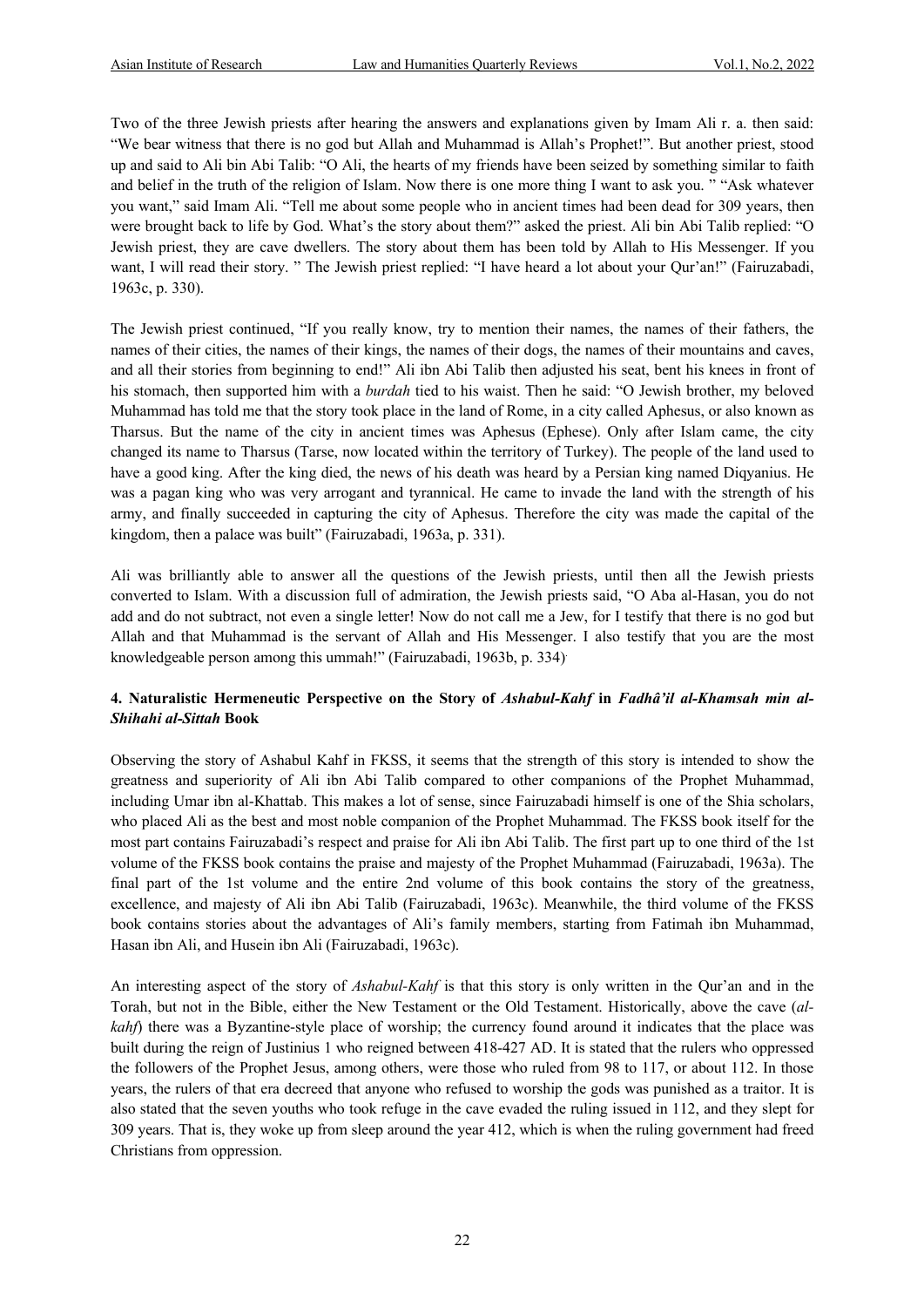From naturalistic hermeneutics perspective, the stories abstraction mentioned by Fairuzabadi confirms that the story fragments show a picture of the nexus or actual entity network of Ali's character who is superior to other companions of Prophet Muhammad. This is the main naturalistic hermeneutics perspective which emphasizes the effort to understand all the meanings of the text so that it can produce a general picture of the story of *Ashabul Kahf* as told by Ali ibn Abi Talib (Mantzavinos, 2005).

When presenting the story of Ali in dialogue with the Jewish priests, Fairuzabadi himself seems to be trying to make a connection between the text (Ali's narrative) and its meaning (Mantzavinos, 2005). Fairuzabadi's narration of Ali's story about the request of a Jewish priest to describe the palace in the era of *Ashabul Kahf*, for example, shows a relationship between the text and its meaning, which can be seen in the depiction of the Jewish priest's gestures when he heard Ali's answer, as shown in the following story: only half of Ali explained, the Jewish priest who asked the question stood up, then asked: "If you really know, please explain to me the shape of the palace, how the porch and rooms are!" Ali bin Abi Talib explained: "O Jewish brother, the king built a palace that very majestic, made of marble. The length is one *farsakh* (± 8 km) and the width is one *farsakh*. Its pillars, which numbered a thousand, were all made of gold, and the lamps, which numbered a thousand, were also all made of gold. The lamps hung from silver chains. Every night the fire is lit with a kind of fragrant oil. On the east side of the porch were made a hundred light holes, as well as on the west side. So that the sun from sunrise to sunset can always illuminate the porch. The king also made a throne of gold that sized of 80 cubits long and 40 cubits wide. To his right are 80 chairs, all made of gold. That's where the commanders sat. On his left there are also 80 chairs made of gold, to sit on *pepatih* and other high rulers. The king sits on a throne with a crown on his head. (Fairuzabadi, 1963c).

In the story about the Jewish priest's request to Ali to mention the material used to make the crown, there seems to be a complex narrative, so that in the naturalistic hermeneutics perspective it is necessary to know in advance which type of nexus is in the reality area of the story and how the exclusive causal relationship is (Mantzavinos, 2005). The complexity was seen when Ali answered the Jewish's question approach about the raw material for the crown. Ali replied, "O Jewish brother," said Imam Ali explaining, "the king's crown is made of gold pieces, has nine legs, and each leg is studded with pearls that reflect light like stars illuminating the darkness of the night. The king also had 50 servants, consisting of the children of the elders. All of them wore red silk sashes and clothes. Their pants are also made of green silk. All of them are decorated with very beautiful anklets. Each was given a stick made of gold. They had to stand behind the king. In addition to them, the king also appointed six people, consisting of the children of scholars, to be ministers or assistants. The king did not take any decision without consulting them first. The six servants were always on either side of the king, three on the right and the other three on the left." (Fairuzabadi, 1963c).

By using naturalistic hermeneutics, we come to know that the interpretation of actions and texts is directed at finding meaning and mystery (Mantzavinos, 2005). The mention of the youths's names of *Ashabul Kahfi* proves that Fairuzabadi is trying to uncover the meanings and mysteries that surround the story of *Ashabul Kahfi*. When the Jewish priest asked, "O Ali, if what you say is true, please state the names of the six people who were the king's assistants!" According to Fairuzabadi, Ali replied, "My beloved Muhammad told me that the three people standing at the right hand of the king, named Tamlikha, Miksalmina, and Michaslimina respectively. As for the three assistants standing on the left, one named Martelius, Casitius and Sidemius. The king always consulted with them on all matters. Every day after the king sat down in the verandah of the palace surrounded by all the elders and courtiers, three servants came in before the king. One of them carried a golden goblet filled with pure fragrance. Another was carrying a silver cup full of flower juice. While the other one brought a bird. The person who brought this bird then made a signal sound, then the bird flew over the goblet filled with flower juice. The bird dabbled in it and after that it fluttered its wings and feathers, until the essence of the flowers was sprinkled all over the place around it. Then the bird bearer made another sound. The bird flew too. Then alighted on the chalice containing the pure fragrance. While dabbling in it, the bird fluttered its wings and feathers, until the pure fragrance contained in the chalice was splashed all over the place. The bird-bearer gave another sound signal. The bird then flew and landed on the king's crown, spreading its two fragrant wings over the king's head. Thus the king was on the throne of power for thirty years. During that time he had never been attacked by any disease, never had a headache, stomach ache, fever, drooling, spit or runny nose (Fairuzabadi, 1963c).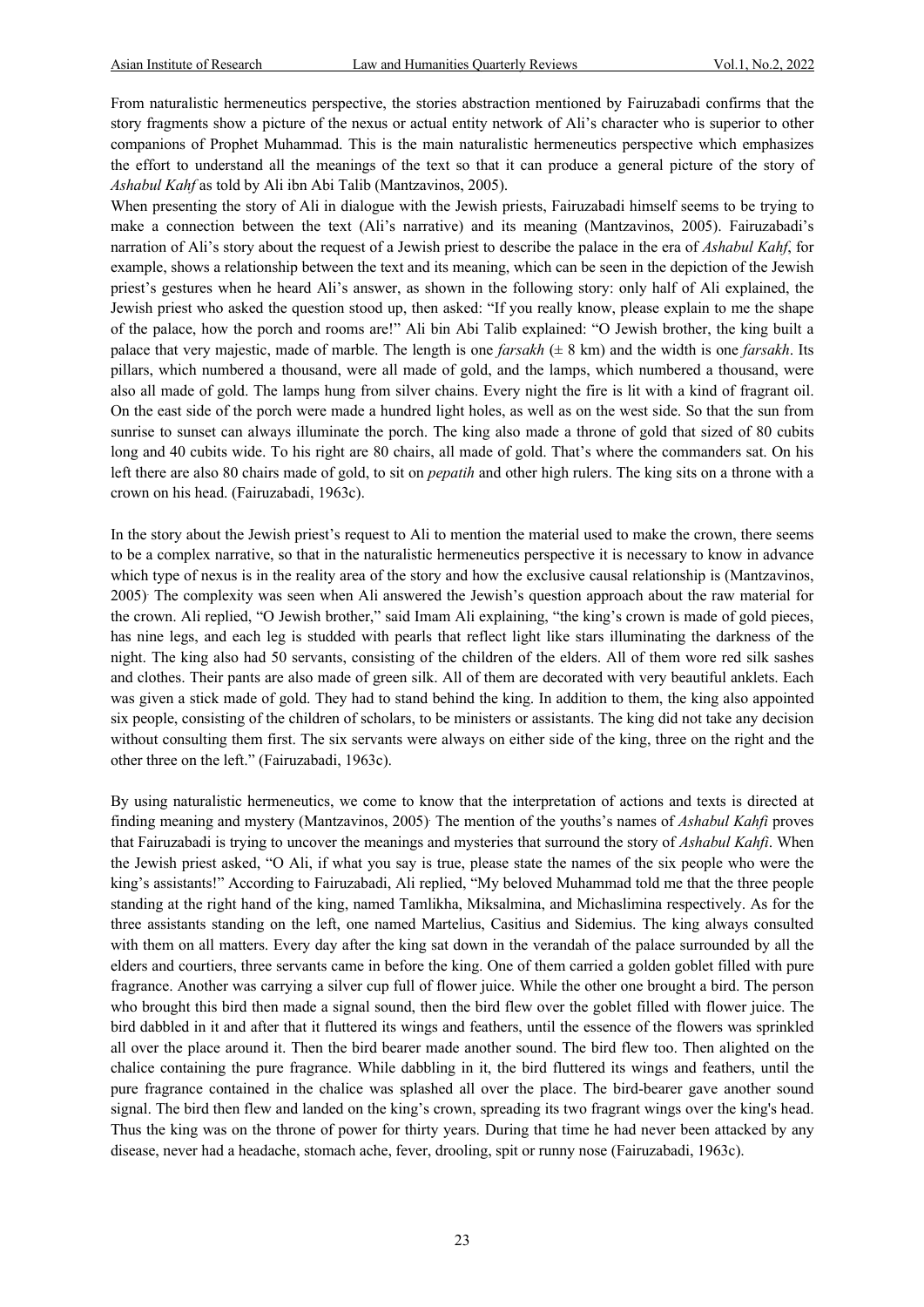As a writer, scholar, and also a Shia figure, Fairuzabadi seeks to build and present stories concerning human actions through texts that he produced (Mantzavinos, 2005) so as to produce a meaningful story of *Ashabul-Kahf*, as well as strengthen the majesty and nobility of Ali ibn Abi Talib who told this story in front of the Jewish priests. This can be seen, for example, in Fairuzabadi's description of Ali's explanation of changes in the behavior and actions of the arrogant, disobedient and oppressive king. He claimed to be "god" and did not want to acknowledge the existence of God. The king then summoned the leading people of his people. Whoever is obedient and submissive to him, is given clothes and various other gifts. However, whoever does not want to obey or is not willing to follow his will, he will be killed immediately. Therefore, everyone was forced to agree to his will. For a long time, everyone obeyed the king, until he was worshiped and revered. They no longer worship and revere Allah. On the day of his birthday celebration, the king was sitting on a throne wearing a crown on his head, suddenly a commander came in telling him that a foreign army had invaded into his kingdom, with the intention of waging war against the king.

Fairuzabadi's explanation of Ali's explanation of the king's arrogance but not in accordance with his actually weak mentality shows that Fairuzabadi tries to emphasize Ali's prowess in argumentation, so that in the end the Jewish approachers gave up and followed Ali's invitation to become a Muslim. Ali continued to answer at length, the king was so sad and confused that the crown he was wearing fell from his head without realizing it. Then the king himself fell from the throne. One of the maids standing on the right—an intelligent man named Tamlikha—was watching the king's condition with all his heart. He thought, then said to himself: If Diqyanius is really a god as he claims, he certainly will not be sad, he will not sleep, he will not urinate or defecate. These are not the attributes of God. " The six servants of the king held a meeting at the place of one of them every day in turns. One day it was Tamlikha's turn to receive a visit from five of his friends. They gathered at Tamlikha's house to eat and drink, but Tamlikha himself did not eat and drink. His friends asked: "O Tamlikha, why don't you want to eat and don't want to drink?" "Friends," said Tamlikha, "my heart is being troubled by something that makes me not want to eat and not want to drink, nor do I want to sleep. His friends chased: "What is troubling your heart, O Tamlikha?" "I've been thinking about the sky for a long time," Tamlikha explained "I then asked myself: 'who raised it up as a roof that is always safe and maintained, without hanging from above and without pillars supporting it from below? Who runs the sun and moon in the sky? Who adorned the sky with scattered stars? Then I thought of this earth too: Who stretches out and spreads it across the firmament? Who is holding it with the giant mountains so that it does not wobble, does not wobble and does not tilt?' I also thought to myself for a long time: "Who brought me out as a baby from my mother's belly? Who nourishes my life and feeds me? Everything must have been made, and certainly not Diqyanius" (Fairuzabadi, 1963c).

Up to this point, Fairuzabadi tries to guide the reader to highlight and overcome the problem of meaning in a naturalistic way (Mantzavinos, 2005). He gave a picture or personification of the youths of *Ashabul Kahf* in facing a dilemmatic atmosphere, as said by Ali, "Tamlikha's friends then bowed knee in front of him. Tamlikha's two feet were kissed while saying: "O Tamlikha in our hearts now feels something like the one in yours. Therefore, please show us a way out for all of us!" "Brothers," answered Tamlikha, "Neither I nor you find any sense other than having to run away from the tyrannical king, go to the King who created the heavens and the earth!" "We agree with your opinion," said his friends. Tamlikha then stood up, continued to go to sell dates, and finally managed to get 3 dirhams of money. The money was then tucked into a shirt pocket. Then set off on a horse ride with five of his friends. After walking 3 miles away from the city, Tamlikha said to her friends: "Brothers, we are now separated from the king of the world and from his dominion. Now get off your horses and let's go on foot. Hopefully Allah will ease our affairs and provide a way out (Fairuzabadi, 1963c).

Fairuzabadi's efforts to describe the characters actions in the story of *Ashabul Kahf* have succeeded in creating a deep image of how these characters view and believe in religion and religiosity. Fairuzabadi successfully presented the religious beliefs and religiosity of the youth leaders through the texts of Ali's explanation in front of the Jewish priests, as explained by Ali, they got off their horses. Then walk 7 *farsakhs*, until their feet are swollen with blood since they are not used to walking that far. Suddenly a shepherd came to greet them. To the shepherd they asked: "O shepherd, do you have water or milk to drink?" "I have everything you want," said the shepherd. "But I see your faces are all like nobles. I assumed you must have run away. Please tell me how the story of your journey was!" "Ah…, how difficult this person is," they answered. "We have embraced a religion,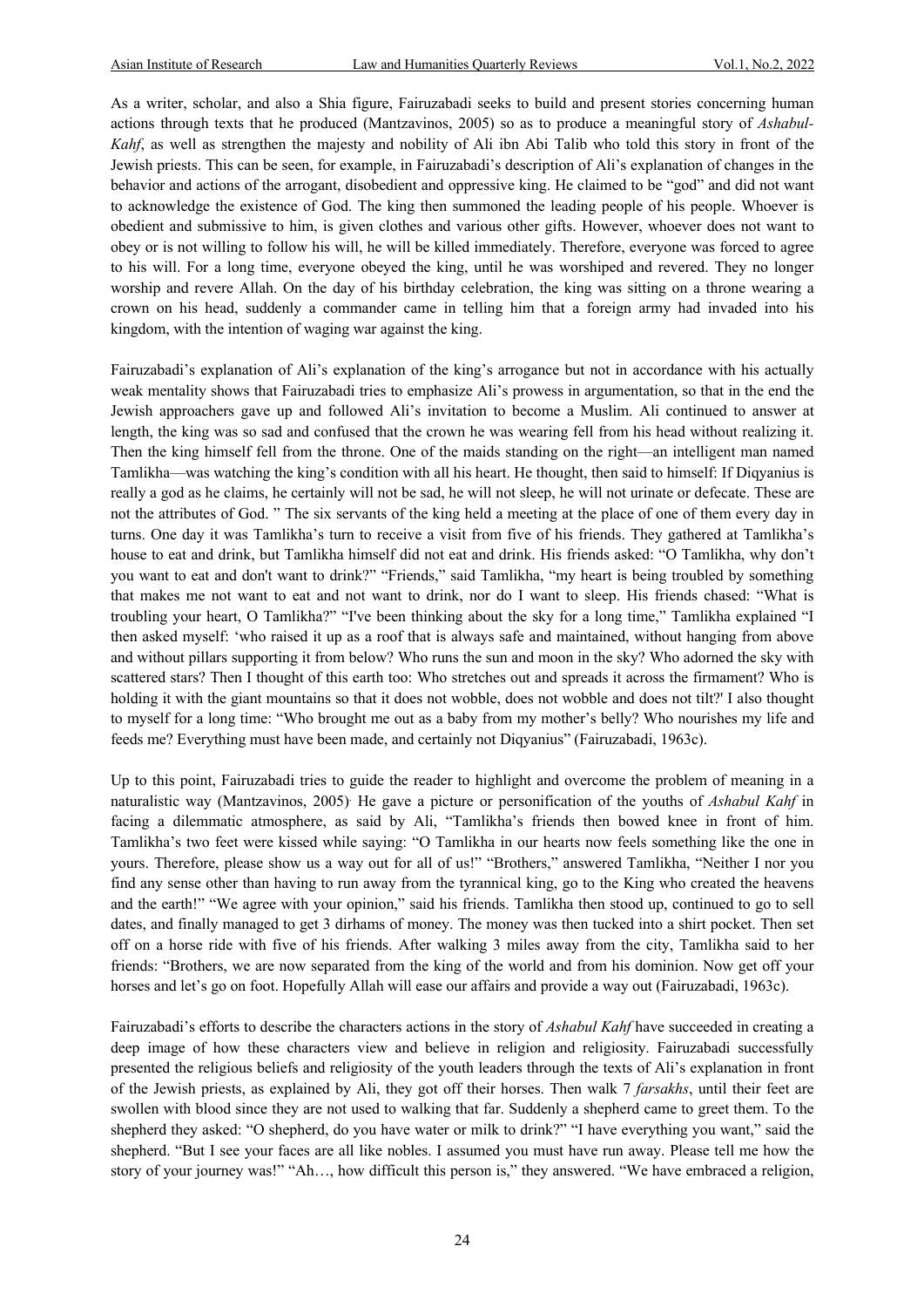we cannot lie. Will we survive if we tell the truth?" "Yes," answered the shepherd. Tamlikha and his friends then told everything that had happened to them. Hearing their story, the shepherd immediately knelt before them, and kissing their feet, he said: "In my heart now feels something like the one in your heart. You just stop right here. I want to return the goats to their owners. I will come back to you soon. " Tamlikha and his friends stopped. The shepherd immediately went to return his flock of goats. Soon he came again on foot, followed by his dog (Fairuzabadi, 1963a).

Ali's explanation in front of the Jewish priests about the youths of *Ashabul Kahf* shows that there is a causal relationship or only a relationship of meaning in all areas of reality (Mantzavinos, 2005). In addition, the Jewish priests' curiosity over Ali's explanation suggests that there is a certain area of reality in which only a nexus of meaning emerges. The Jewish's curiosity approaches was followed by a question and answer session as explained by Fairuzabadi as follows.

Hearing Ali's story, the Jewish priest who asked jumped to his feet again saying: "O Ali, if you really know, please tell me what color the dog is and what is its name?" "O Jewish brother," said Ali bin Abi Talib informing him, "My lover Muhammad told me that the dog was black in color and his name was Qithmir." (Fairuzabadi, 1963b) Ali continued his explanation, - when the six runaways saw a dog, each one said to his friend: we are worried that the dog will reveal our secret later! They asked the shepherd to drive the dog away with a stone. The dog looked at Tamlikha and his companions, then sat on two hind legs, stretched, and spoke the words fluently and clearly: "O people, why do you want to expel me, even though I bear witness that there is no god but Allah? , there is no allies whatsoever for Him. Let me guard you from the enemy, and in doing so I draw myself closer to Allah" (Fairuzabadi, 1963c).

#### x

It is very clear that the Jewish experienced an inner conflict between belief and unbelief. They believed due to what Ali said about the story of *Ashabul Kahf* was in accordance with the holy instructions contained in their holy book. However, it is hard to believe since Ali can give true and correct answer. In naturalistic hermeneutics perspective, the Jewish priests were faced with a nexus that worked to reveal the problem of meaning (Mantzavinos, 2005). This can be seen in the following Fairuzabadi explanation. The Jewish priest who asked the question got up again from his seat saying: "What is the name of the mountain and what is the name of the cave?" Imam Ali explained: "The mountain is called Naglus and the name of the cave is Washid, or also called Kheram!" Ali ibn Abi Talib continued his story: "Suddenly in front of the cave there were growing trees bearing fruit and springs were gushing very fast. They eat fruit and drink water available in the place. When night came, they took refuge in the cave. Meanwhile, the dog that had been following them for a long time, was on guard, and stuck out two front paws to block the cave door. Then Allah ordered the Angel of Death to take their lives. To each of them Allah represented two Angels to turn their bodies from right to left. Allah then ordered the sun to incline when it rises to shine its light into the cave from the right, and when it is about to set so that its light begins to leave them from the left. Once upon a time when King Diqyanius had just finished his party he asked about six of his servants. He got the answer, that they had run away. King Diqyanius was very angry. Together with 80,000 cavalry he quickly set out on the trail of the six escaped helpers. He climbed up the hill, then approached the cave. He saw his six helpers who had run away were sleeping lying in the cave. He did not hesitate and confirmed that the six people were really sleeping. To his followers he said: "If I wanted to punish them, I would not inflict a harsher punishment on those who tortured themselves in the cave. Call the stonemasons so that they come here immediately!" After the stonemasons arrived, they were ordered to close the cave door tightly with stones and *jish* (a material like cement). When the work was done, the king said to his followers: "Tell those who are in the cave, if they really don't lie to ask their Lord who is in the sky for help, so that they are brought out of that place. " After that, they lived for 309 years. After a very long period of time passed, Allah returned their lives again.

If we use a strong version of naturalistic hermeneutics, when the problematic meaning of *Ashabul Kahf*'s story is exaggerated, the thesis is that the real world consists only of a nexus of meaning (Mantzavinos, 2005). In other words, all text facts have meanings that can and must be understood. This radical thesis implies that there are only relationships of meaning to be discovered or experienced, not only in socio-historical reality, but also in nature. According to this version of strong naturalistic hermeneutics, metaphorical texts are sometimes applied to the world as a whole and the text's model is seen as generally accepted. The problem dramatization of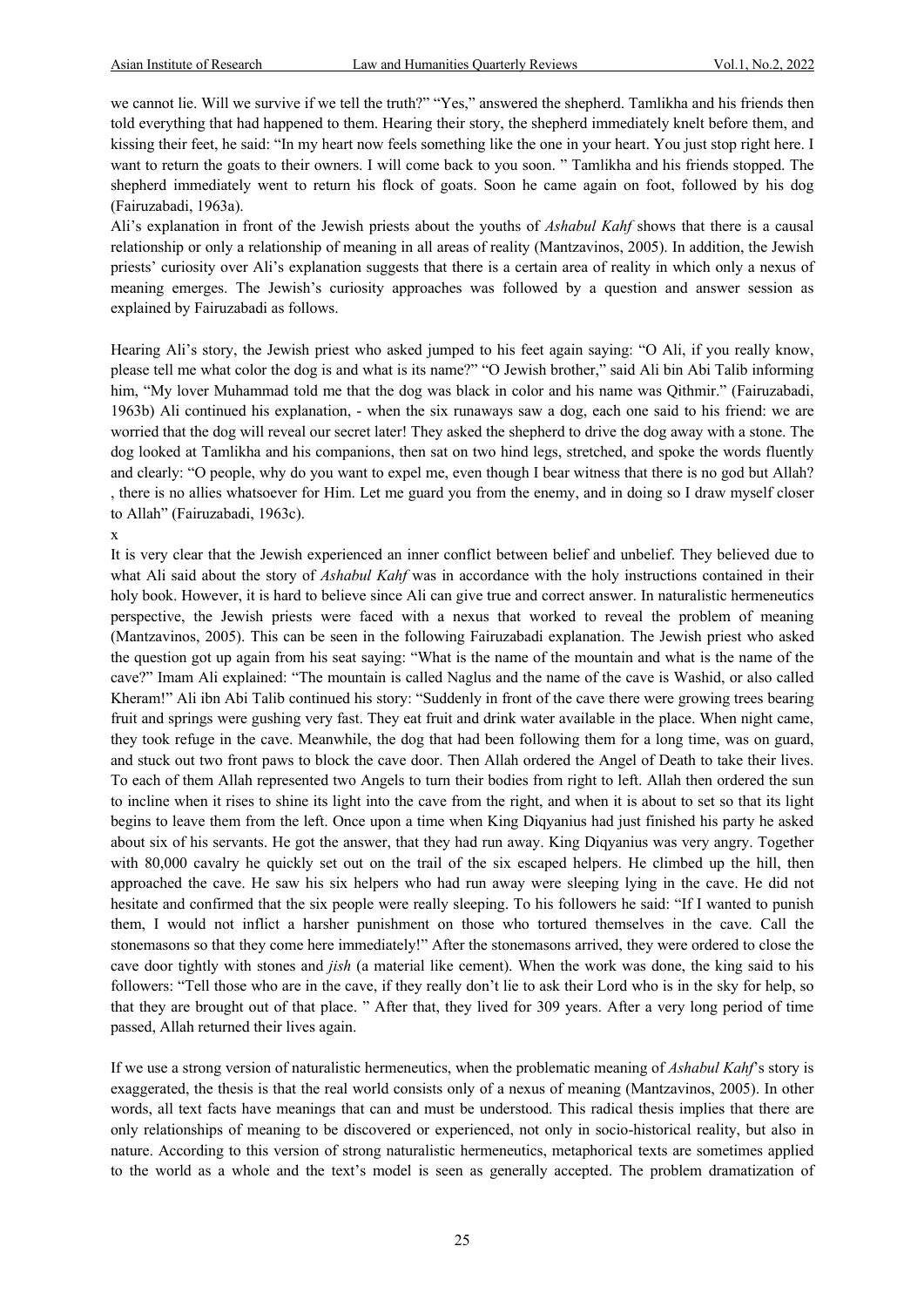meaning in this strong version implies that the story totality of *Ashabul Kahf* empirically no longer has a legitimate place. In accordance with this position, the meaning generated from the story of *Ashabul Kahf* which aims to study causal relationships is almost useless, since it does not provide any information about the relationship of meaning that should be constitutive to the facts in the world. Fairuzabadi's metaphorical depiction of *Ashabul Kahfi*'s story reinforces this naturalistic hermeneutical perspective, as told by Fairuzabadi: When the sun has started to shine, they feel as if they have just woken up from their respective sleep. One said to the other: "Last night we forgot to worship Allah, let's go to the spring!" After they were outside the cave, suddenly they saw that the spring had dried up again and the trees had become dry. God made them start to feel hungry. They asked each other: "Which of us is able and willing to go to the city with money to get food?, but who will go to the city later so be careful not to buy food cooked with lard. " Tamlikha then said: "O brothers, I alone went to get food, but, O shepherd, give me your clothes and take my clothes!" After Tamlikha put on the shepherd's clothes, he went to the city. Along the way he passed places he had never known, through roads he had never known. Arriving near the city gate, he saw a green flag flying in the sky that read: "There is no god but Allah and Jesus is the Spirit of Allah. " Tamlikha paused for a moment to look at the flag while rubbing his eyes, then said to himself: "I thought I was still sleeping!" After looking at and observing the flag for a while, he continued on his way into the city. He saw many people reading the Bible. He meets people he has never known. Arriving at a market he asked a baker: "O bakers, what is the name of your city?" "Aphesus," replied the baker. "What is the name of your king?" asked Tamlikha again. "Abdurrahman," replied the baker. "If what you say is true," said Tamlikha, "this business of mine is very strange! Take this money and give me food!" Seeing the money, the baker was astonished. Since the money Tamlikha brought was ancient money, which was bigger and heavier.

The presentation of the question and answer or examination of the Jewish priests to Ali is in fact Fairuzabadi's attempt to highlight the components of meaningful facts and events, and to classify the possible interrelationships and causal processes between the parts of *Ashabul Kahf*'s story, going hand in hand with the spread of the idea that understanding is the adequate way to access these meaningful components (Mantzavinos, 2005, p. 87). In the strong naturalistic version of hermeneutics, understanding serves to identify meaning without being a concrete mental operation. Rather, it is interpreted as a concrete way of being in the world or as a way of human existence in general. The story of *Ashabul Kahf*'s meaning existentially serves to identify and understand the meaning of events (Zabala, 2009).

In a weak version of naturalistic hermeneutics, understanding serves to identify meaning, however is usually interpreted as a mental operation. Holding the nexus of meaning is directly contrasted with grasping the causal nexus, and understanding is maintained as a sufficient means to penetrate the nexus of the meaning of the story of *Ashabul Kahf*'s nexus. The characteristic ambivalence of the understanding 'process' must once again be kept in mind and is sometimes understood as a type of knowledge and sometimes as a method (Sperber, 1996).

This story of *Ashabul Kahf* fundamental analysis according to Fairuzabadi sometimes leads to a series of trivial descriptions of everyday phenomena. The overload of transcendental understanding only paved the way for producing a relationship of meaning description with certain aesthetic values but with little informative content. The metaphorical transfer of the text of *Ashabul Kahf*'s story to the world as a whole and the universalization that accompanies the meaning problem is sometimes difficult to digest by common sense (Shimony, 2019). In the conception that places a weak version of the story of *Ashabul Kahf* problematic meaning, understanding is generally recognized as having a major role, but unfortunately, its logical status is not explained more precisely. This lack of clarity is compounded by the fact that various writers of the story of *Ashabul Kahf* used the concept of 'understanding' differently, and thus the writers of these stories often speak of different purposes when discussing understanding.

The term understanding to understand the story of *Ashabul Kahf* is also a broad term, the meaning of which overlaps more with *verstehen*. However, we can tolerate the terms diversity used and different conceptions are possible, if one distinguishes between two very common uses of understanding concept (*verstehen*) namely, understanding as a type of knowledge and understanding as a method (Maddy, 2007). Both types of understanding are concerned with meaningful objects, and thus, with human actions and the results of those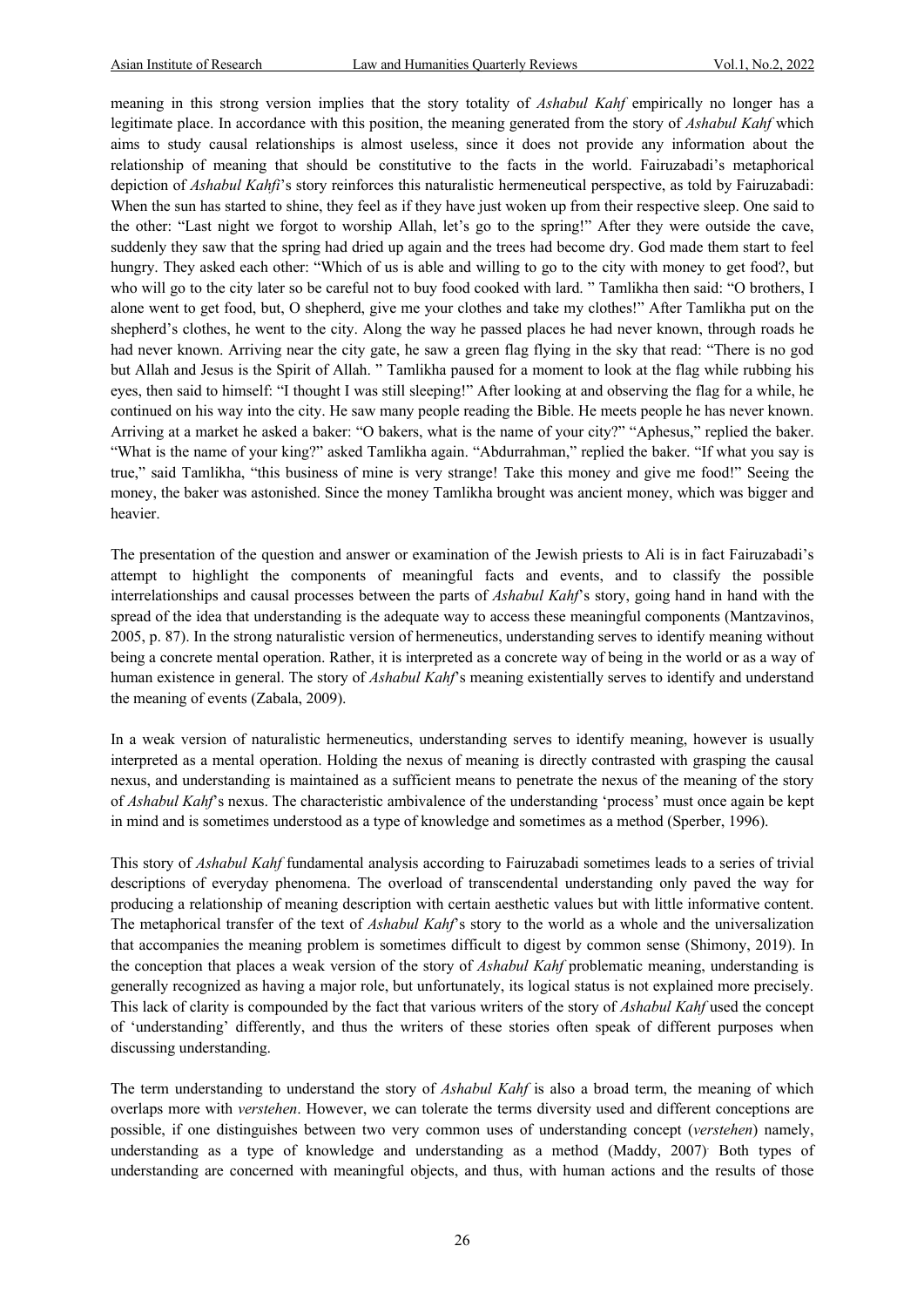actions. Understanding as a type of knowledge is an understanding of meaningful material and is a special type of knowledge aimed at human actions and the results of those actions. From the history of ideas, the understanding concept explanation emphasizes feelings and experiences, we often comprehend understanding as intuition or direct empathy, particularly empathy built by religious ties (Gollnick, 1999; Tamdgidi, 2009) as in this story of *Ashabul Kahf*. This view is based on thoughts, feelings, reasons, emotions, and cognitions that describe different and even contradictory cognitive abilities in understanding the story. From a contemporary point of view, this strict separation between cognition and emotion seems untenable. This suggests that the cognitive and emotional systems, although in principle analytically separable and neurophysiologically distinct, are complementary and in constant interaction. In the story of *Ashabul Kahf* context, it seems that most people comprehend understanding as an act of direct intuition or empathy therefore it seems reasonable to us today since in the current perspective, understanding as a type of knowledge is seen as a mental process (subjective) that involves cognitive and emotional components (Ormiston & Schrift, 1989).

In understanding perspective as a method, understanding is coupled by agreement in such a way that the impossibility of a strict separation between questions of meaning and questions of validity can be postulated and normative consequences can be drawn from it. Fairuzabadi's efforts to highlight Ali's figure who was brilliantly able to answer all the questions from the Jewish priest showed that he was trying to present Ali's figure greatness through the story of *Ashabul Kahf*, due to all the Jewish priest's questions were answered in detail by him including the question of how much the old money was compared to the new money, the story of Tamlikha's meeting with the shepherd, the king, the king's dialogue with the people who brought Tamlikha, to the meeting of the new king with the youths of *Ashabul Kahf*. Until Ali bin Abi Talib stopped telling the story of the cave dwellers. Then said to the Jewish priest who asked the story: "That is, O Jews, what has happened in their story. By Allah, now I want to ask you, what are all what I tell you according to what is written in your Torah?" The Jewish priest replied: "Yes Abal Hasan, you did not add or subtract, even one letter! Now do not call me a Jew, for I testify that there is no god but Allah and that Muhammad is the servant of Allah and His Messenger. I also testify that you are the most knowledgeable person among this ummah!"(Fairuzabadi, 1963c, p. 339).

From the naturalistic hermeneutics perspective, we can understand the meaning of an action by identifying the motive for the action (Mantzavinos, 2005, p. 88). Therefore, it can be assumed that the meaning relationship of an action is understood if the motive that drives the writer to perform the action is determined. In other words, the story of *Ashabul Kahf*'s meaning can be revealed if the author's intentions are understood. This perspective postulates a conceptual distinction between purpose and intention in a broad sense, wherein a goal is something that is seen as constitutive for an action. Thus it is often maintained that there is a conceptual and logical relationship between goals and actions, and that statements concerning certain actions goals only provide as much information as indicated (Girma, 2012).

Regardless of the descriptive approach and method used to understand the story of *Ashabul Kahf*'s meaning, in principle there is always the possibility that this relationship basic elements of meaning will also occur in connection with other actions of the same or other authors. The fundamental elements in question are all relevant mental states of the actor and all relevant mechanisms that work when an action is performed. Whenever one manages to identify the same fundamental element of a nexus of meaning in another nexus as well, it is possible to see the nexus of meaning as a causal nexus. The key to turning a meaning nexus into a causal nexus is to demonstrate invariance in the appearance of the fundamental elements in the various meaning nexuses. Here we can trace Fairuzabadi's motives or intentions in constructing Ali as a great figure who can answer the details of all the stories of *Ashabul Kahf*. In cases where such motives transformation is possible, the relation of meaning can be understood nomologically, and thus its repeated occurrence can be explained. From literary researchers point of view, the meaning of Ashabul Kahf's story relationship that appears in relation to linguistic expressions can be understood by being explained externally and, if necessary, explained nomologically.

#### **5. Conclusion**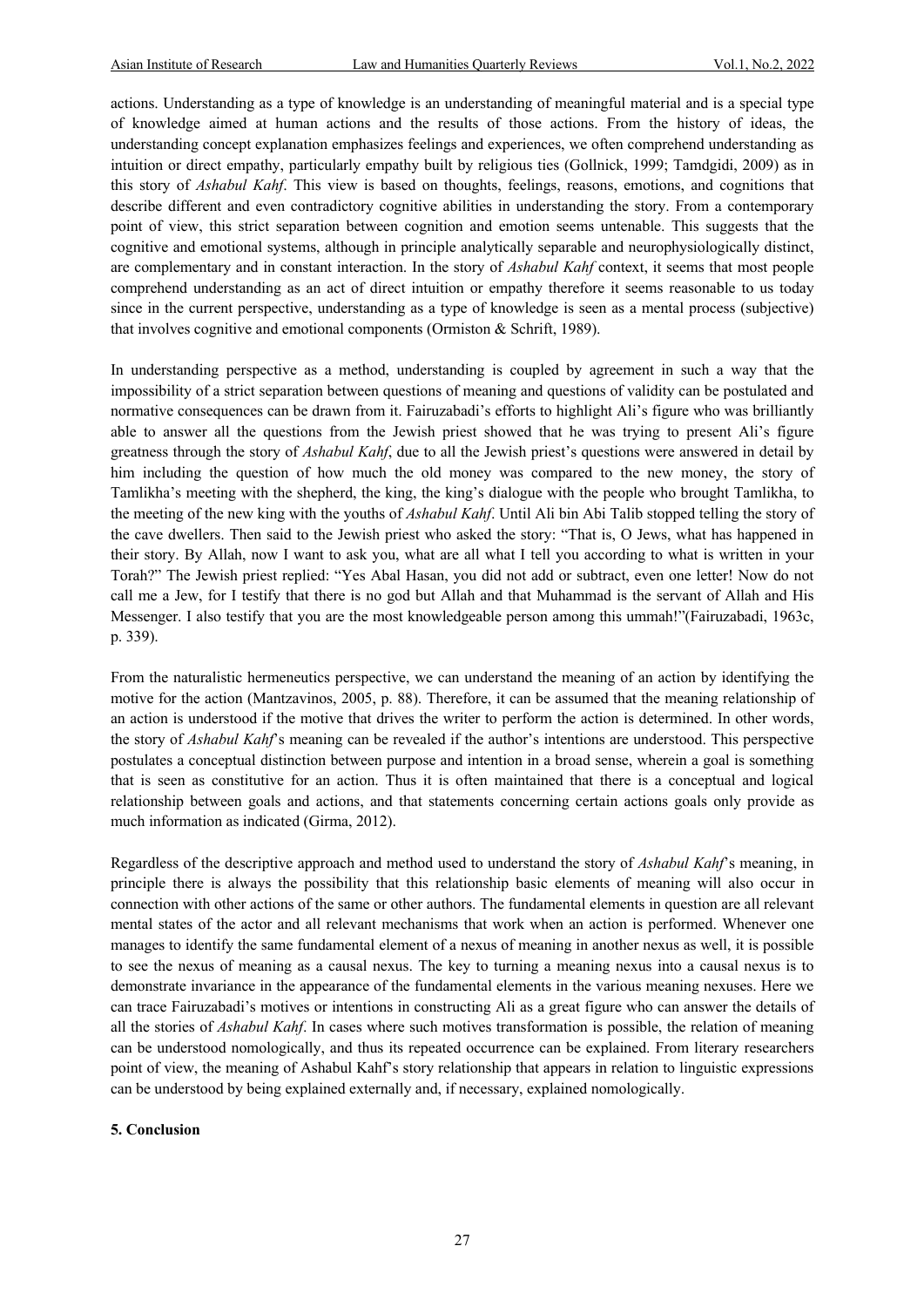Based on the discussion results as has been done above, the following conclusions are presented for this study. The story of *Ashabul-Kahf* is seen as a prophetic Arabic literary work since its content reveals the factual incident of seven young men who fled from a country ruled by a cruel and sadistic king, later they hid in a cave to avoid the pursuit of the king's soldiers. There are two reasons they fled from the violence and cruelty of the king. First, they ponder and think hard about who created man, the sky, the earth, the moon, the sun, and other creatures; they do not believe that the one who created all of them is their king. Second, they protested strongly to the king since many people were killed on the orders of the king due to they did not want to recognize him as a god.

The advantages and uniqueness of the story of *Ashabul-Kahf* is that the story material comes from the holy book, the Qur'an, which later undergoes reception and transformation in the cultural life of people in various countries, particularly in Arab countries and Muslim countries. This story is an important inspiration for people who seek the truth of the faith they believe in and dare to risk death threats from the ruling regime.

#### **References**

- Aljarah, A., Alkofahi, I., & Aiqdah, M. (2008). Pronoun Antecedents in Surat Al-Kahf from Textual Functional Perspective. *Dirasat: Human and Social Sciences*, *35*(3), 538–546.
- Elassal, I. (2018). Stories of Sūrah Al-Kahf in Islamic Miniatures. *International Journal of Heritage, Tourism and Hospitality*, *12*(1), 1–12.
- Fadllillah, N., & Mahfudh, H. (2019). Kajian Struktural-Semiotik Ian Richard Netton terhadap Q.S. Al-Kahf [The Study of Q.S. Al-Kahf: Ian Richard Netton's Structural-Semiotic Perspective]. *Mutawatir : Jurnal Keilmuan Tafsir Hadith*, *9*(2), 303–322. https://doi.org/10.15642/MUTAWATIR.2019.9.2.303-322
- Fairuzabadi, M. al-H. (1963a). *Fadhâ'il al-Khamsah min al-Shihahi al-Sittah (al-Majallad al-Awwal)* [The Five Virtues of the Six Sahih Books, Vol. 1] Damaskus: Dar al-Kutub al-Islamiyyah.
- Fairuzabadi, M. al-H. (1963b). *Fadhâ'il al-Khamsah min al-Shihahi al-Sittah (al-Majallad al-Tsalits)* [The Five Virtues of the Six Sahih Books, Vol. 3]. Damaskus: Dar al-Kutub al-Islamiyyah.
- Fairuzabadi, M. al-H. (1963c). *Fadhâ'il al-Khamsah min al-Shihahi al-Sittah (al-Majallad al-Tsani)* (II) [The Five Virtues of the Six Sahih Books, Vol. 2]. Damaskus: Dar al-Kutub al-Islamiyyah.
- Fatahizadeh, F., & Zakeri, M. (2016). A Structuralist Approach toward Surah Al-Kahf. *Journal of The Holy Quran And Islamic Texts*, *7*(25), 101–120.
- Girma, M. (2012). *Understanding Religion and Social Change in Ethiopia: Toward a Hermeneutic of Covenant*. New York: Palgrave Macmillan US.
- Gollnick, J. (1999). *Religious Dreamworld of Apuleius' Metamorphoses: Recovering a Forgotten Hermeneutic*. McGill: Canadian Corp. Studies in Religion.
- Hadi, F. (2021). A Literature Approach of The Story in the Qur'an (Study About Muhammad Ahmad Khalafullah's Interpretation on the Story of Ashab Al-Kahf ). *Journal Intellectual Sufism Research (JISR)*, *3*(2), 35–45. https://doi.org/10.52032/JISR.V3I2.96
- Iqbal, R. (2017). A New Theory on Aṣḥāb al-Kahf ("The Sleepers of the Cave") Based on Evidence from the Dead Sea Scrolls (dss). *Al-Bayan: Journal of Qur'an and Hadith Studies*, *15*(1), 20–47. https://doi.org/10.1163/22321969-12340044
- Jumini, S. (2017). Telaah Al-Kindy Terhadap Relativitas Waktu Dalam Kisah Aṣhâbul Kahfi [Al-Kindy's Study of the Relativity of Time in the Story of Aṣḣâbul Kahfi]. *Syari'ati*, *3*(2).
- Maddy, P. (2007). *Second Philosophy: A Naturalistic Method*. Oxford: Oxford University Press, USA.
- Mantzavinos, C. (2005). *Naturalistic Hermeneutics*. Cambridge & New York: Cambridge University Press.
- Ormiston, G., & Schrift, A. D. (1989). *The Hermeneutic Tradition*. New York: State University of New York Press.
- Rahmansyah. (2020). *Nilai-Nilai Pendidikan Islam Dalam Kisah Aṣḥābul Kahfi (Analisis Kajian Alquran Surah Al-Kahfi Ayat 9 Sampai 26)* [The Values of Islamic Education in the Story of Aṣḥābul Kahf (Analysis of the Study of the Qur'an Surah Al-Kahf Verses 9 to 26)]. UIN Sumatera Utara.
- Shimony, A. (2019). *The Search for a Naturalistic World View: Volume 1*. London and New York: Routledge.
- Sidik, U. (2016). Tranformasi Kisah "Ashabul Kahfi" Dalam Ahlul Kahfi Karya Taufiq Al-Hakim. *Widyaparwa*, *44*(2).
- Sperber, D. (1996). *Explaining Culture: A Naturalistic Approach*. London: Wiley-Blackwell.
- Tamdgidi, M. H. (2009). *Gurdjieff and Hypnosis: A Hermeneutic Study*. London and New York: Palgrave Macmillan.
- Toorawa, S. M. (2021). A Translation of Sūrat al-Kahf (Q. 18) 'The Cave.' *Journal of Qur'anic Studies*, *23*(1),